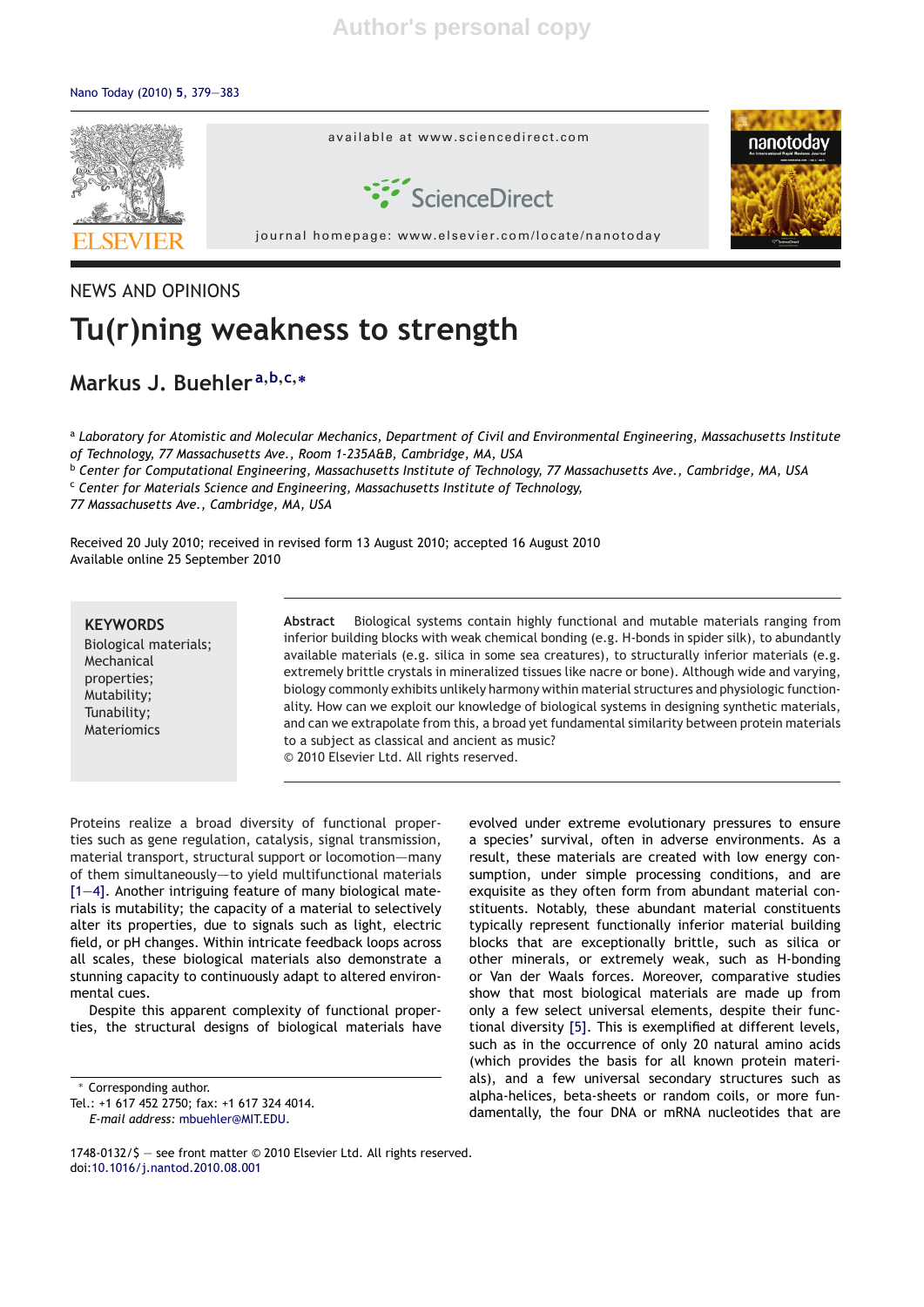

**Figure 1** Illustration of multiscale hierarchical structure of protein materials, the interplay of universality and diversity, and an analogy to music. In protein materials (left), multifunctional materials are created via the formation of hierarchical structures, where at each structural level *Hi* a structure (*Si*)-process (*PCi*)—property (*Pi*) paradigm can be applied (center). The integrated view of properties at multiple scales provides the superior functionality of biological materials, despite the reliance on inferior or few distinct building blocks. The potential to sense new requirements, and translating them into alterations of structures at distinct scales, allows the realization of tunable, mutable and adaptable materials. Similarly as in protein materials, in music (right), universal elements such as basic wave forms or a set of available instruments are used in hierarchical assemblies to provide macroscale functionality, and eventually a particular orchestral sound (e.g. a symphony). Universality tends to dominate at smaller levels, whereas diversity is found predominantly at larger, functional levels.

universal to encode the structure of all protein materials at the genetic level.

The realization of how biology perpetually uses a limited number of elements to create highly diverse systems poses a fundamental question about the design of biological materials, and specifically, how such a great diversity of functional properties is achieved, despite the inferiority and universality of the building blocks [6]. Recent research suggests that the basis of understanding the remarkable properties of these materials lies within the biological design paradigm where multifunctionality is created not through the use of high quality, or use of a large number of, distinct building blocks. Rather, functionality is created by compiling simple and often inferior elements into assemblies where structures are created at multiple length scales, resulting in hierarchical material architectures. Thereby

each level provides access to specific functional properties, which is achieved by defining a particular material structure at each hierarchical scale (Figure 1, center). This paradigm, the formation of distinct structures at multiple length scales, also enables biological materials to overcome the intrinsic weaknesses of the building blocks. This can be illustrated in the use of nanoconfinement that often results in enhanced strength and ductility despite the intrinsic brittleness of the same material in bulk form [7]. In an example relevant for sea creatures such as diatom algae, while silicon and silica is extremely brittle in bulk, the formation of nanostructures results in great ductility and extensibility, where the specific geometry used allows for a continuum of mechanical signatures. Thus, the realization of distinct structural designs provides a means to tune the material to achieve a great diversity of functional prop-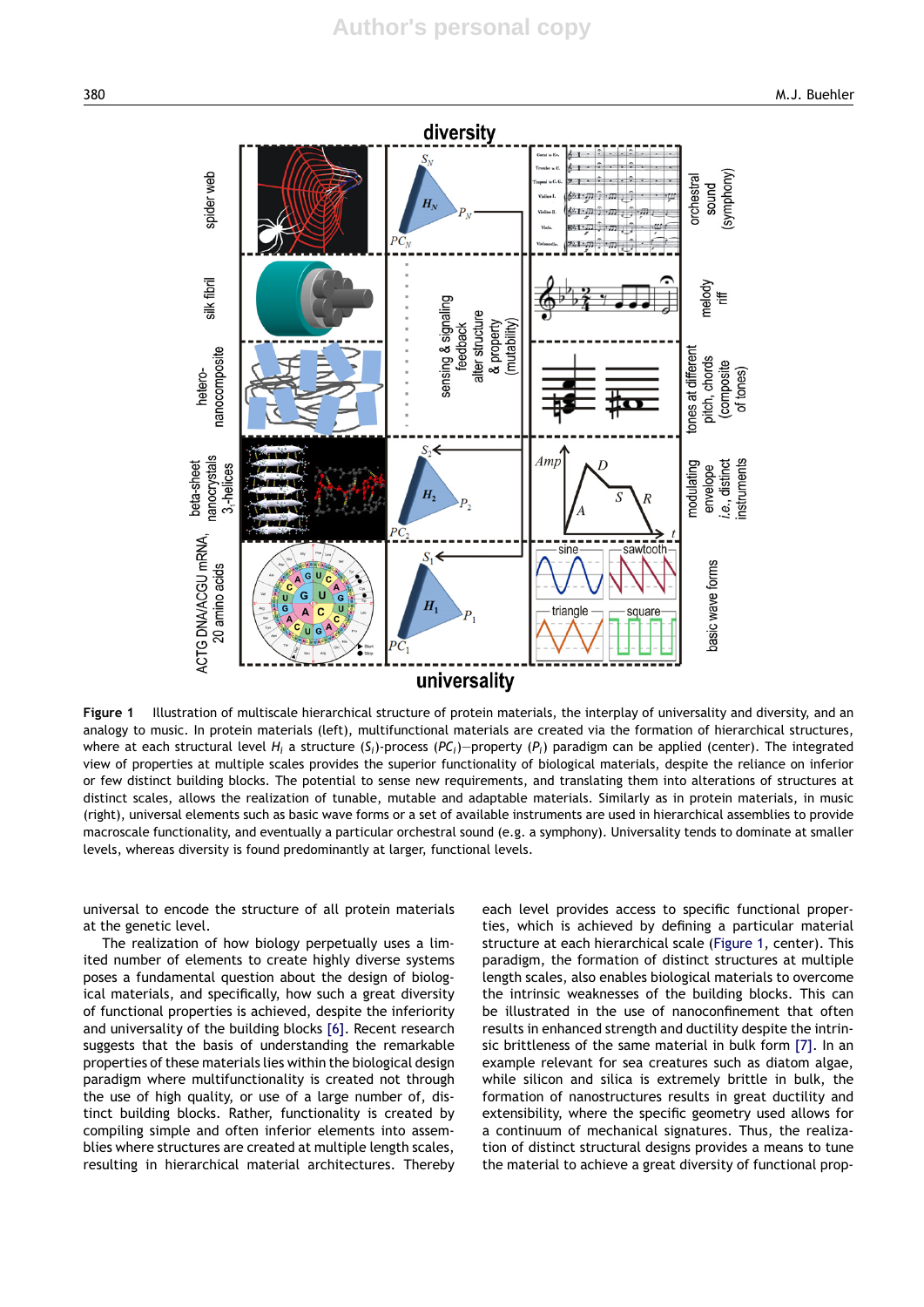### Tu(r)ning weakness to strength 381

erties despite the use of the same building blocks. More generally, if it is possible to alter the material's structure at specific hierarchy levels, independently and during use of a material, there exists the potential to realize varied material properties depending on functional needs, resulting in mutable materials [8]. This is exemplified in echinoderms (e.g. sea urchins) that can change their body's modulus manifold through alterations of the cross-linking of constituting collagen molecules. Mechanomutability also occurs in plants that track the direction of sunlight, through a mechanism that involves a change of the plant wall's stiffness exposed to light and resulting in bending towards the softer part.

A powerful example to demonstrate the biological material design paradigm is the case of spider silk, a remarkable material that—in order to fulfill its biological tasks—must provide extreme levels of strength (1—2 GPa), toughness, and great deformability of up to 50% tensile strain (Figure 1, left panel) [9]. Yet, the structural basis of spider silk is extremely simple, and merely consists of a few distinct few amino acids, arranged in long polypeptide chains and that interact only by weak interactions. Moreover, spiders must be able to produce silk quickly, out of a limited stock of solvated protein [10]. The physiologic processing conditions in solvent, at room temperature, and at very short time-scales rules out enzymatic processes and suggests that self-assembly is the primary mechanism to form spider silk under these conditions. This necessitates the use of weak bonding in the fundamental interactions of the silk protein strands. Indeed, spider silk is known to be dominated by Hbonds, one of the weakest chemical bonds known, and also present in liquid water. But how is it possible to generate such a mechanically superior material out of clearly inferior constituents and constraints?

The answer is that weak elements in the material, here H-bonds, are arranged geometrically in order to provide maximum strength and toughness. It has been found that the intrinsic weakness of H-bonds vanishes when grouped into clusters of  $\approx$ 4 H-bonds, which allows them to work cooperatively—akin to a flock of birds—and thus reach heightened strength [11,12]. Notably, the ability of H-bonds to work cooperatively is also critical to ensure enhanced robustness, where the loss of a single bond does not result in the breakdown of an entire system. It is intriguing that cooperativity is actually facilitated by the weakness of Hbonds, which implies a softness of bonding that endows them with the freedom (entropy) to explore a great variety of structural states such that they can most effectively resist deformation, organized in small groups [12]. The assembly of H-bond clusters into geometrically confined beta-sheet nanocrystals, consisting of a pancake-like stack, results in the structural basis for effective cross-linking of multiple polypeptide chains in silk [13]. Because H-bonds can be reformed easily upon breaking, beta-sheet nanocrystals have another highly useful property, toughness, enabled by the ability of H-bonds to self-heal and thereby effectively preventing catastrophic brittle failure as often observed in materials with stronger bonding. Yet, due to the nature of the available building blocks it is not possible to achieve all desired properties at a single material scale. Thus, in order to achieve another functional property of silk, extensibility (while maintaining the great strength facilitated by beta-sheet nanocrystals), the structural design is extended to higher structural scales, and specifically, at the next level through the formation of a nanocomposite. This is achieved by using the same basic material building block (polypeptide) but arranged in a different geometry. Here strong and tough beta-sheet nanocrystals are combined with an additional protein secondary structure that consists predominantly of so-called  $3<sub>1</sub>$ -helices that realize a more disordered phase. Through the provision of extreme amounts of hidden length, this constituent provides the capacity to generate large levels of deformability before the beta-sheet nanocrystal cross-links are deformed and eventually broken as they reach their strength limit [14]. By tuning the relative ratio of the two phases in silk, or the geometric makeup of the beta-sheet nanocrystals (e.g. their size), it is possible to achieve a diversity of mechanical signatures (e.g. stiff, soft, extensible, etc.) without a need to define new constituents, a mechanism spiders use to generate different types of silks.

The discussion of some of these most salient design features of spider silk strikingly provides an insight into a much broader design paradigm in biology at the nanoscale, pertaining to biology's use of a universal 'cement'—H-bonds—in the creation of mechanically stable materials. The formation of confined clusters of H-bonds is indeed observed widely in biology and not only in silk, pointing to a universal design paradigm that enables biological systems to overcome the intrinsic weakness of H-bonds and to form mechanically strong and tough materials. A comparison of the geometric size of H-bond clusters in a diversity of protein found in the Protein Data Bank confirms that H-bonds typically organize in clusters between 4 and 6 in beta-sheets and separated by disordered or differently structured elements, or in clusters of 3—4 in the turns of alpha-helices [12]. These H-bond clusters represent a geometric feature found across species and highly conserved in biology. It has been suggested that this is because this structure provides a simple, yet strikingly effective protocol to achieve mechanical strength out of weak chemical bonding.

The biological paradigm of using multiple levels of structure to create diversity of function out of simple, universal element can be explained by drawing an analogy to a rather far and different field, music [15]. In music, when one considers the synthesis of orchestral music based on universal wave forms, structures at multiple scales are similarly used to arrive at a functional system, which is the resultant assembly of multiple scales—for example in a symphony. The concept is schematically illustrated in Figure 1 (right panel), where at a fundamental level, four basic oscillators (chosen here as a fundamental set of constituents) create sine, square, and other wave forms [16]. At the next level these basic oscillators are modulated using envelope generators that change the volume, pitch and duration of the waves over time, which shapes the sound of a particular instrument. An assembly of these modulated tones with different duration and pitch, or combinations of several of them into chords, creates melodies or riffs, where all pitches used come from a universal and limited set of harmonics, assembled into octaves. Through the combination of multiple instruments, each of which may play characteristic melodies, a complex orchestral sound is produced at the highest structural level, the 'functional' scale.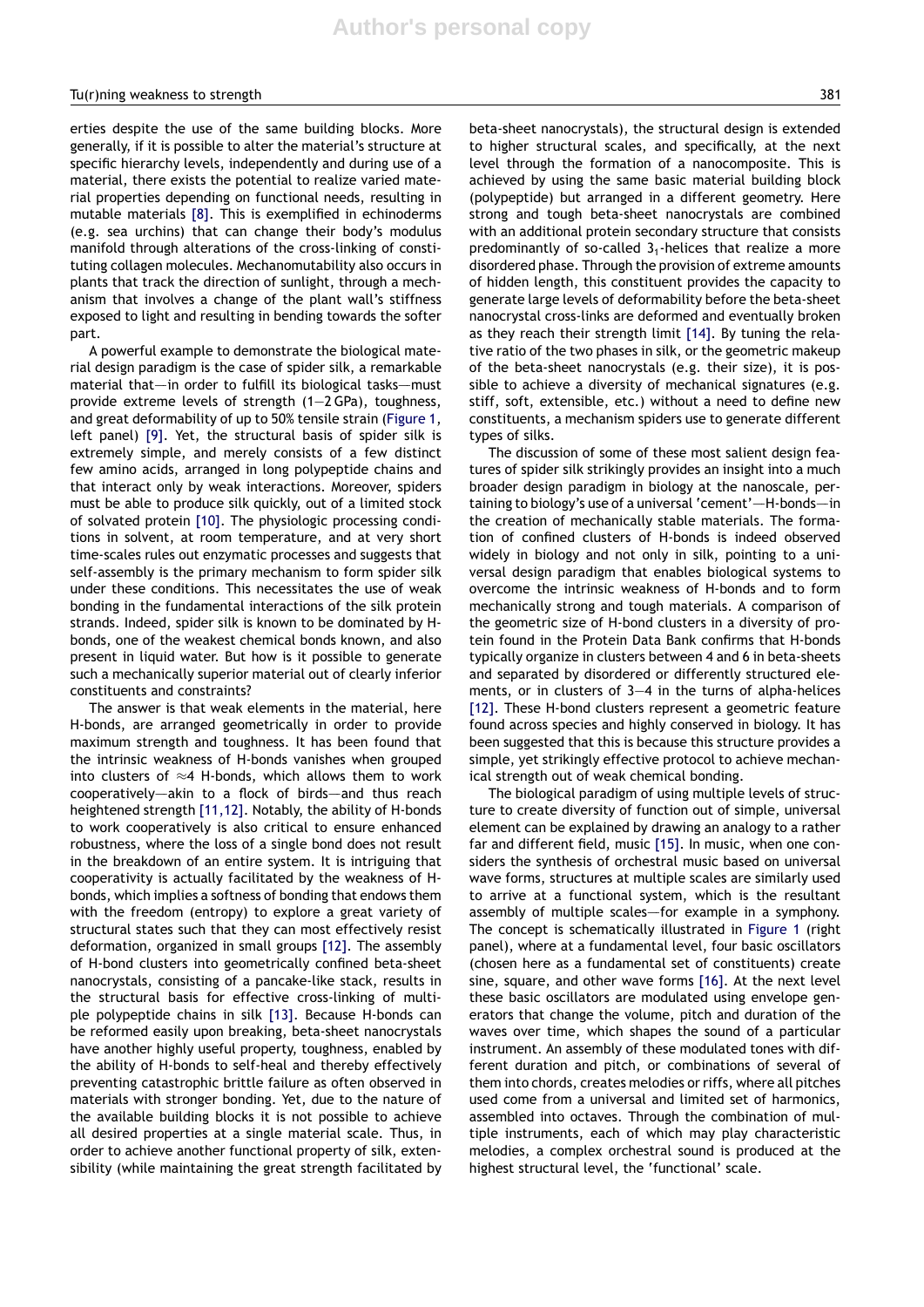Mutability can be achieved by changing any of the levels— –leading to variations in rhythm, tones, or melody, which in turn provide a different overall musical piece, or 'function'. For example, in a jazz or rock jam session, music is continuously revised during performance in an adaptive feedback loop between the performers or with an audience. Similarly, the process of composing music can be regarded as an analogy to the evolutionary process. While the synthesis of complex sounds from the level of basic oscillators is now possible with modern synthesizers composers in ancient days were limited by the availability of certain instruments, such as flutes or harps created from bone. Classical composers (Bach, Mozart, Beethoven, and others) subsequently used more advanced instruments such as the violin or the piano, whose design was enabled by the materials and technology that became available at the time. Despite the limited set of available instruments (the basic building blocks), composers were able to create music that is considered some of most ingenious of all time—perhaps, because it required composers to utilize several levels of structure to achieve great functionality, which is apparently found appealing by the human brain. On the other hand, the impact of novel approaches to synthesize music from the bottom-up, with the use of arbitrarily complex sounds realized in *de novo* instruments (but few levels of hierarchical structures), remains unclear, and music with a distinct hierarchical structure remains preferred by many. Subjective and cultural aspects may likely play an important role in the development and experience of music, an aspect that is evident from distinct types that emerged from different geographical regions and cultures. Nevertheless, the construction of music exemplifies how the interplay of diversity and universality provides a powerful design paradigm, which relates directly to that found in biological materials and to what kinds of materials can be designed based on synthetic approaches.

In summary, here we described important insights that provide an explanation for universally observed formation of geometrically confined hierarchical structures in protein materials [5]. The application of this concept can impact the technological use of abundant, however mechanically inferior (e.g. extremely brittle, or weak) materials such as H-bonded proteins or silica in the design of strong, tough and lightweight materials. Here the design of hierarchical structures could be the key to overcome their intrinsic weakness or brittleness, properties that currently prevent their widespread technological application. Broadly, this may result in the development of highly functional materials made of abundant, cheap and environmentally friendly constituents, and even materials that are currently considered waste. It suggests that there may exist an enormous technological opportunity that is based on the concept that functional material properties can be design based on almost arbitrary constituents, provided that multiple structural levels are created. An observation made based on the analysis of different materials suggests that universality tends to dominate at smaller scales (e.g. Angstrom and nanometer), whereas diversity is found predominantly at larger, functional scales.

The analogy between protein material design and music illustrates how biology is indeed a proficient composer, and that information can be derived to facilitate the develop-

ment of more sustainable materials that rely not merely on the strength of building blocks but rather, on the use of structures at multiple levels, to provide heightened functionality. The similarity between the design of music and that of materials in biology is intriguing and could merit further investigation, perhaps with the potential to unravel more general principles that govern mechanisms by which biological systems achieve functionality. Indeed, it was pointed out that functionality in certain animals (bees, ants, birds, etc.) does not rely on the strength of individual elements, but that functionality is achieved based on collective interactions of elements in clusters (via swarming, schooling, flocking, etc.) [17]. This concept is akin to the concept discussed here for the cooperative behaviour of H-bonds that turns their weakness into strength.

A key lesson learned is that in order to create a diversity properties, it is not necessary to rely on strong or numerous building blocks, but rather, the design space can be expanded via the formation of hierarchical structures, realized in biology through the merger of the concepts of structure and material and in music through the creation of complex compositions inherent in symphonic pieces.

#### **Acknowledgements**

This research was supported by NSF, ARO, AFOSR and ONR. Additional support from DARPA and the MITEI is acknowledged.

### **References**

- [1] B. Alberts, A. Johnson, J. Lewis, M. Raff, K. Roberts, P. Walter, Molecular Biology of the Cell, Taylor & Francis, New York, 2002.
- [2] P. Fratzl, R. Weinkamer, Progress in Materials Science 52 (2007) 1263—1334.
- [3] M.A. Meyers, P.Y. Chen, A.Y.M. Lin, Y. Seki, Progress in Materials Science 53 (1) (2008) 1—206.
- [4] R. Lakes, Nature 361 (6412) (1993) 511—515.
- [5] M.J. Buehler, Y.C. Yung, Nat. Mater. 8 (3) (2009) 175—188.
- [6] M.J. Buehler, Nat. Nanotechnol. 5 (3) (2010) 172—174.
- [7] H. Gao, B. Ji, I.L. Jäger, E. Arzt, P. Fratzl, Proc. Natl. Acad. Sci. U.S.A. 100 (10) (2003) 5597—5600.
- [8] S. Cranford, M.J. Buehler, Int. J. Mater. Struct. Integr. 3 (2—3) (2009) 161—178.
- [9] F. Vollrath, D. Porter, Soft Matter 2 (5) (2006) 377—385.
- [10] S. Rammensee, U. Slotta, T. Scheibel, A.R. Bausch, Proc. Natl. Acad. Sci. U.S.A. 105 (18) (2008) 6590—6595.
- [11] S. Keten, Z. Xu, B. Ihle, M.J. Buehler, Nat. Mater. 9 (4) (2010) 359—367.
- [12] S. Keten, M.J. Buehler, Nano Lett. 8 (2) (2008) 743—748.
- [13] A. Nova, S. Keten, N.M. Pugno, A. Redaelli, M.J. Buehler, Nano Lett. 10 (7) (2010) 2626—2634.
- [14] S. Keten, M.J. Buehler, J. R. Soc. Interface, 2010, doi:10.1098/rsif.2010.0149.
- [15] R. Kamien, Music: An Appreciation, McGraw-Hill Humanities/Social Sciences/Languages, 2007.
- [16] C. Dodge, T.A. Jerse, Computer Music: Synthesis, Composition, and Performance, Cengage Learning, 1997.
- [17] P. Miller, The Smart Swarm: How Understanding Flocks, Schools, and Colonies Can Make us Better at Communicating, Decision Making, and Getting Things Done, 2010, Avery.